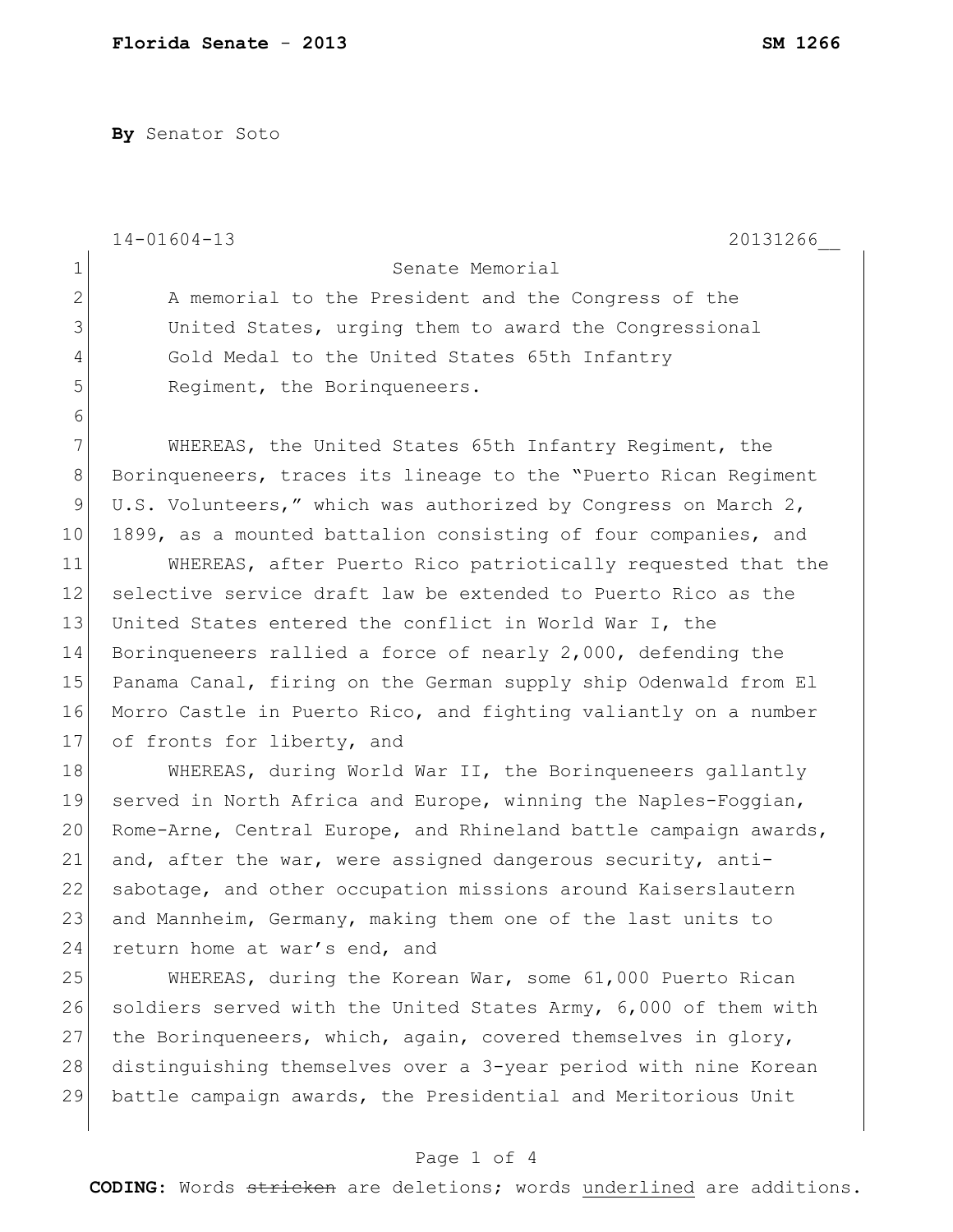30 commendations, two Korean Presidential Unit citations, the Greek 31 Gold Medal, the [Navy Unit commendation,](http://en.wikipedia.org/wiki/Navy_Unit_Commendation) and many other awards 32 for bravery, and launching the last regimental bayonet assault 33 in United States Army history, and 34 WHEREAS, the Borinqueneers were awarded nine battle 35 campaign awards for bravery between 1950 and 1953 and, in World 36 War I, World War II, and the Korean War, combined, were awarded 37 ten Distinguished Service Crosses, 258 Silver Stars, 628 Bronze 38 Stars, more than 2,700 Purple Hearts, and many other individual 39 awards, and 40 WHEREAS, legendary United States Army General Douglas 41 MacArthur lauded the gallantry of the Borinqueneers, crediting 42 them with a resolute will to victory and invincible loyalty to 43 the United States, saying, "They write a brilliant record of 44 achievement in battle and I am proud indeed to have them in this 45 command. I wish that we might have many more like them!," and 46 WHEREAS, in 1959, the Borinqueneers passed their colors to 47 | the National Guard of the United States Territory of Puerto 48 Rico, the only time in United States Army History that active 49 unit colors were not retired, but, instead, turned over to a 50 National Guard unit, and 51 WHEREAS, today, the legacy of the Borinqueneers lives on in 52 the National Guard in Puerto Rico, which continues to bravely 53 defend the United States in the ongoing War on Terrorism, and 54 WHEREAS, many of those who returned to civilian life after 55 serving with the Borinqueneers have gone on to serve in 56 leadership positions as respected businessmen, corporate 57 executives, religious leaders, lawyers, doctors, educators, 58 bankers, and political leaders, and

14-01604-13 20131266\_\_

## Page 2 of 4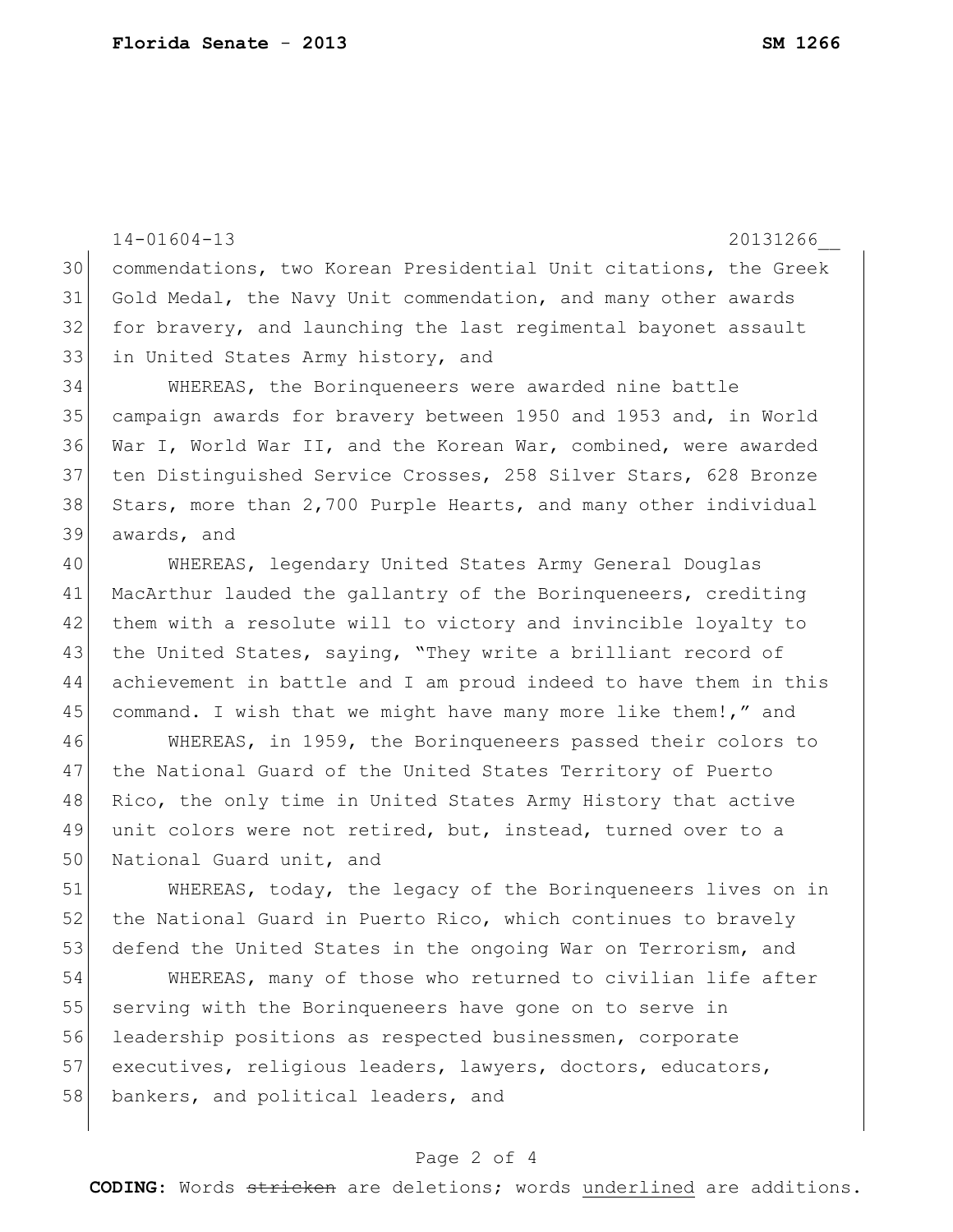|    | $14 - 01604 - 13$<br>20131266                                    |
|----|------------------------------------------------------------------|
| 59 | WHEREAS, the Borinqueneers selflessly served and                 |
| 60 | sacrificed, shedding blood for our democracy and helping to      |
| 61 | ensure our prosperity as they, themselves, faced segregation,    |
| 62 | discrimination, and unequal American citizenship, always loyally |
| 63 | protecting our nation and nobly fighting for the good of all,    |
| 64 | and                                                              |
| 65 | WHEREAS, these brave warriors, the Borinqueneers, deserve a      |
| 66 | place with all American heroes, and should be honored,           |
| 67 | commended, and never forgotten for their epic feats, and         |
| 68 | WHEREAS, the Congressional Gold Medal, along with the            |
| 69 | Presidential Medal of Freedom, is the highest civilian award in  |
| 70 | the United States, awarded to persons who have performed an      |
| 71 | achievement that has an impact on American history and culture   |
| 72 | that is likely to be recognized as a major achievement in the    |
| 73 | recipient's field long after the achievement, NOW, THEREFORE,    |
| 74 |                                                                  |
| 75 | Be It Resolved by the Legislature of the State of Florida:       |
| 76 |                                                                  |
| 77 | That, in recognition of the bravery and sacrifice of the         |
| 78 | United States 65th Infantry Regiment, the Borinqueneers, we urge |
| 79 | the President and the Congress of the United States to award the |
| 80 | Congressional Gold Medal to these true heroes and defenders of   |
| 81 | our great nation.                                                |
| 82 | BE IT FURTHER RESOLVED that copies of this memorial be           |
| 83 | dispatched to the President of the United States, to the         |
| 84 | President of the United States Senate, to the Speaker of the     |
| 85 | United States House of Representatives, to each member of the    |
| 86 | Florida delegation to the United States Congress, to the Puerto  |
| 87 | Rico Resident Commissioner, to the President of the United       |
|    |                                                                  |

## Page 3 of 4